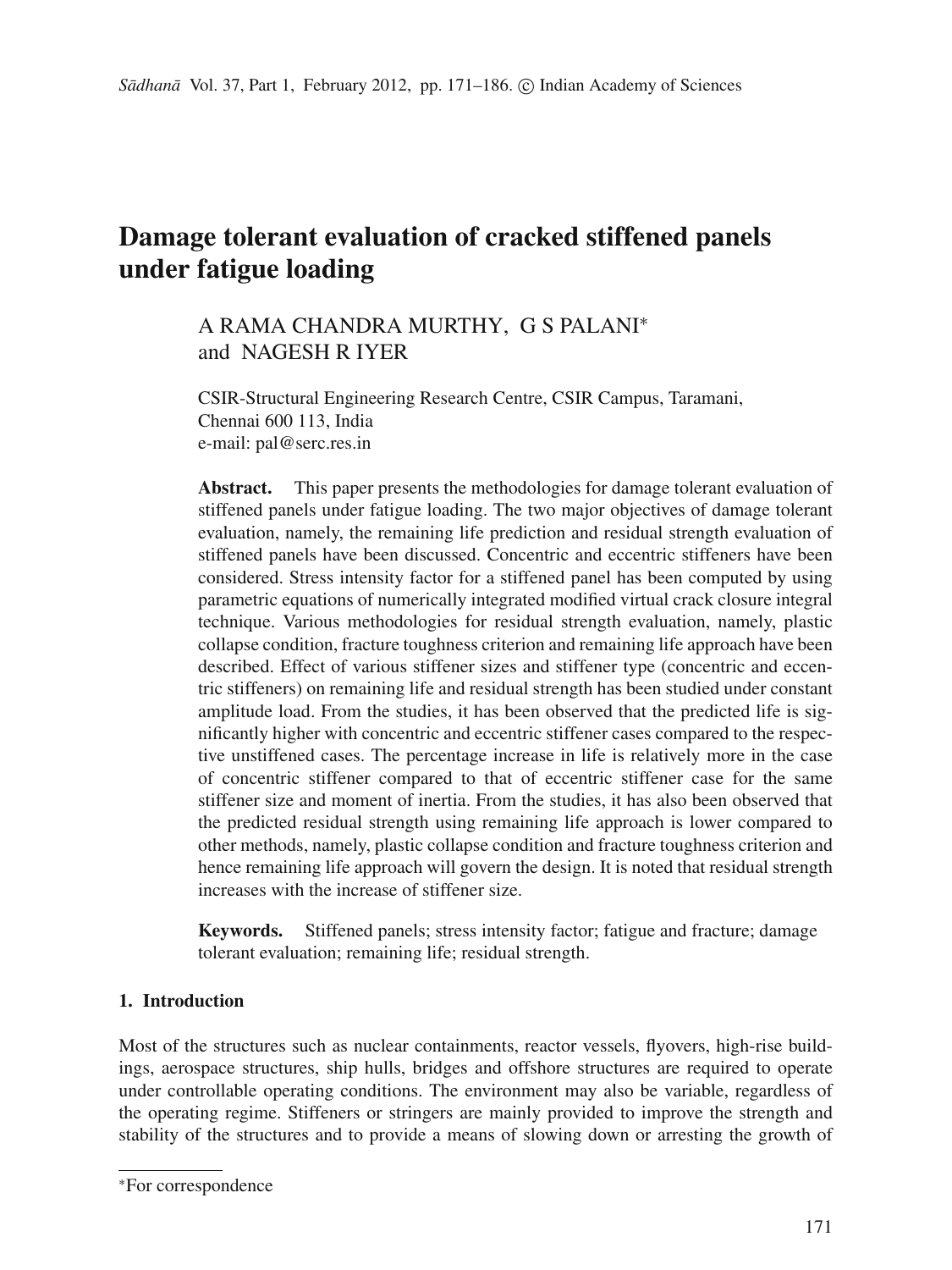cracks in the panel. Most of the above structures are generally subjected to fatigue loading. The fatigue loading may be either constant amplitude loading (CAL) or variable amplitude loading (VAL). Remaining life or residual strength assessment of the cracked structural components in these structures will be helpful for their in-service inspection, planning, repair, retrofitting, rehabilitation, requalification and health monitoring. Further, it is essential to use the damage tolerant design concepts for designing some of the above structural components. A structural component is damage tolerant if it can sustain cracks of critical length safely until it is repaired or its economic service life has expired. Damage tolerant analysis provides information about the effect of cracks on the strength of the component/structure. This information is usually presented in the form of two diagrams, namely, the residual strength diagram and the crack growth diagram. Fracture mechanics is a tool employed for investigation of the crack growth and fracture behaviour of structural components that are subjected to fatigue loading.

In general, it is difficult to quantify stress intensity factor (SIF) for most of the practical applications. For these applications, SIF is generally calculated based on the procedures and simplified equations presented in handbooks (Rooke & Cartwright 1976, Murakami 1988). However, these procedures/equations are applicable only for simple and standard structural components. During the last four decades, a great deal of research has been dedicated to the development of numerical/analytical methods for computation of SIF for stiffened and unstiffened plate panels subjected to uniaxial tensile stresses. Toor (1973) conducted an extensive review on damage tolerant design approaches for aircraft structures. It was pointed out that the residual strength analysis methodology, various crack propagation laws and fracture mechanics can be applied to evaluate damage tolerance capacity of built-up structural components under spectrum loading conditions. The results of the test and finite element analysis (FEA) of complex structures indicated that simple methods of fracture mechanics can be applied to find the degree of damage tolerance. Wood  $&$  Howard (1975) discussed the significant factors leading to the development of damage tolerance criteria and illustrated the role of fracture mechanics in the analysis and testing aspects necessary to satisfy these requirements. Swift (1984) conducted fracture analysis of cracked stiffened structure based on displacement compatibility method. Residual strength was computed for a two bay skin crack with a broken stiffener condition. Brussat *et al* (1986) presented the details of damage tolerance assessment of aircraft attachment lugs. Toor & Dagger (1986, 1987) explained the details of damage tolerant design of fuselage structures with longitudinal cracks and circumferential cracks. Cali & Citarella (2004) presented a numerical procedure for residual strength assessment of a cracked butt-joint, based on R-curve analysis and plastic collapse prediction. LEFM principles were employed for assessment of residual strength. Wang *et al* (2006) presented a numerical method to predict the residual strength of a composite fuselage panel with discrete source damage. Crack growth resistance curve (R-curve) method was used to predict the residual strength. Nathan *et al* (2006) predicted residual strength of structural composites subjected to variable amplitude fatigue loading and environmental exposure. Experiments were also carried out on E-glass fibres and vinyl ester resin. Nathan *et al* (2008) proposed a simple model for residual strength prediction of composite material under constant amplitude loading and block spectrum loading. Zhong *et al* (2008) conducted experimental and analytical investigations on the residual strength of the stiffened LY12CZ aluminum alloy panels with widespread fatigue damage (WFD). The SIF at the tips of the lead crack and the adjacent WFD cracks of the stiffened aluminum alloy panels were calculated by compounding approach and finite element method (FEM), respectively. The residual strength of the stiffened panels with WFD was evaluated by the engineering method with plastic zone linkup criterion and FEM with apparent fracture toughness criterion respectively. The predicted residual strength agreed well with the experimental results. Uz *et al*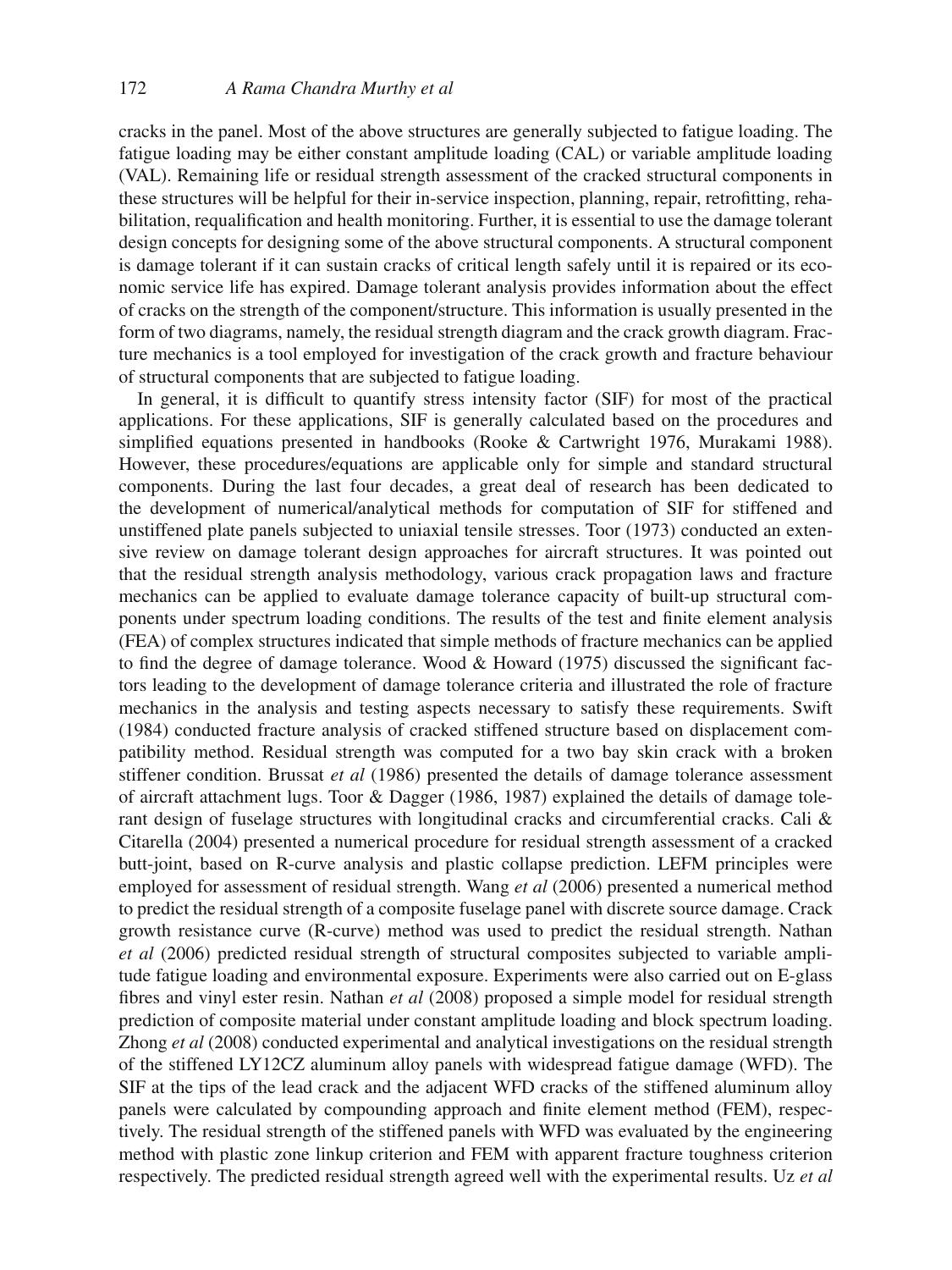(2009) studied the damage tolerance of an aerospace grade aluminum alloy (Al2139-T8) using a new design philosophy in skin and stringer geometries. Fatigue crack propagation (FCP) tests (on panels with crenellations) with crack growing perpendicular to the welded stringers were conducted under constant amplitude and spectrum loading conditions and the results were compared with the classical solution.

From the literature review, it has been observed that the research carried out on remaining life prediction and residual strength evaluation of stiffened panels by using fracture mechanics approach is very limited. In general, residual strength is evaluated using plastic collapse condition (net section collapse condition) or fracture toughness criterion. In the present investigation, another method based on remaining life approach is proposed to evaluate the residual strength. Further, it has also been observed that there is a need to evolve efficient methodologies for computation of SIF in the case of stiffened panels and to provide an integrated approach that would include fatigue crack growth models for remaining life and residual strength prediction.

To meet one of the requirements of the damage tolerant evaluation, this paper presents methodologies for remaining life and residual strength of stiffened panels under fatigue loading. SIF has been computed by using parametric equations developed by using numerically integrated modified virtual crack closure integral (NI-MVCCI) technique (Palani 2004, Palani *et al* 2005). Various methodologies for residual strength evaluation, namely, plastic collapse condition, fracture toughness criterion and remaining life approach have been described. From the studies, it has been observed that the predicted life is significantly higher with concentric and eccentric stiffener cases compared to the respective unstiffened cases. The predicted residual strength using remaining life approach will govern the design.

# **2. Computation of SIF**

Prediction of the remaining life or residual strength of a fatigue-damaged structural component depends on proper understanding of the crack growth behaviour, which in turn relies on the computation of SIF accurately. SIF of structures/structural components can be computed by using LEFM principles. Irwin (1957) used the classical theory of elasticity to show that the stresses in the vicinity of the crack tip are of the form (figure 1)

$$
\sigma_{ij} \propto \frac{1}{\sqrt{2\pi}r} f_{ij}(\theta) + \cdots, \qquad (1)
$$

where r and  $\theta$  form a polar co-ordinate system with their origin at the crack tip, as shown in figure 1, and  $f_{ii}$  is a function of  $\theta$ . The above equation can be written as

$$
\sigma_{ij} = \frac{K}{\sqrt{2\pi}r} f_{ij}(\theta) + \cdots, \qquad (2)
$$

where

$$
K = \beta \sigma \sqrt{\pi a},\tag{3}
$$

where  $\beta$  is a geometric correction factor and  $\sigma$  is the stress to which the crack plane is subjected. The determination of SIF in complex geometries such as cracked stiffened plates is extremely difficult owing to the complexities introduced by the structural geometry and the nature of stress field at the crack tip.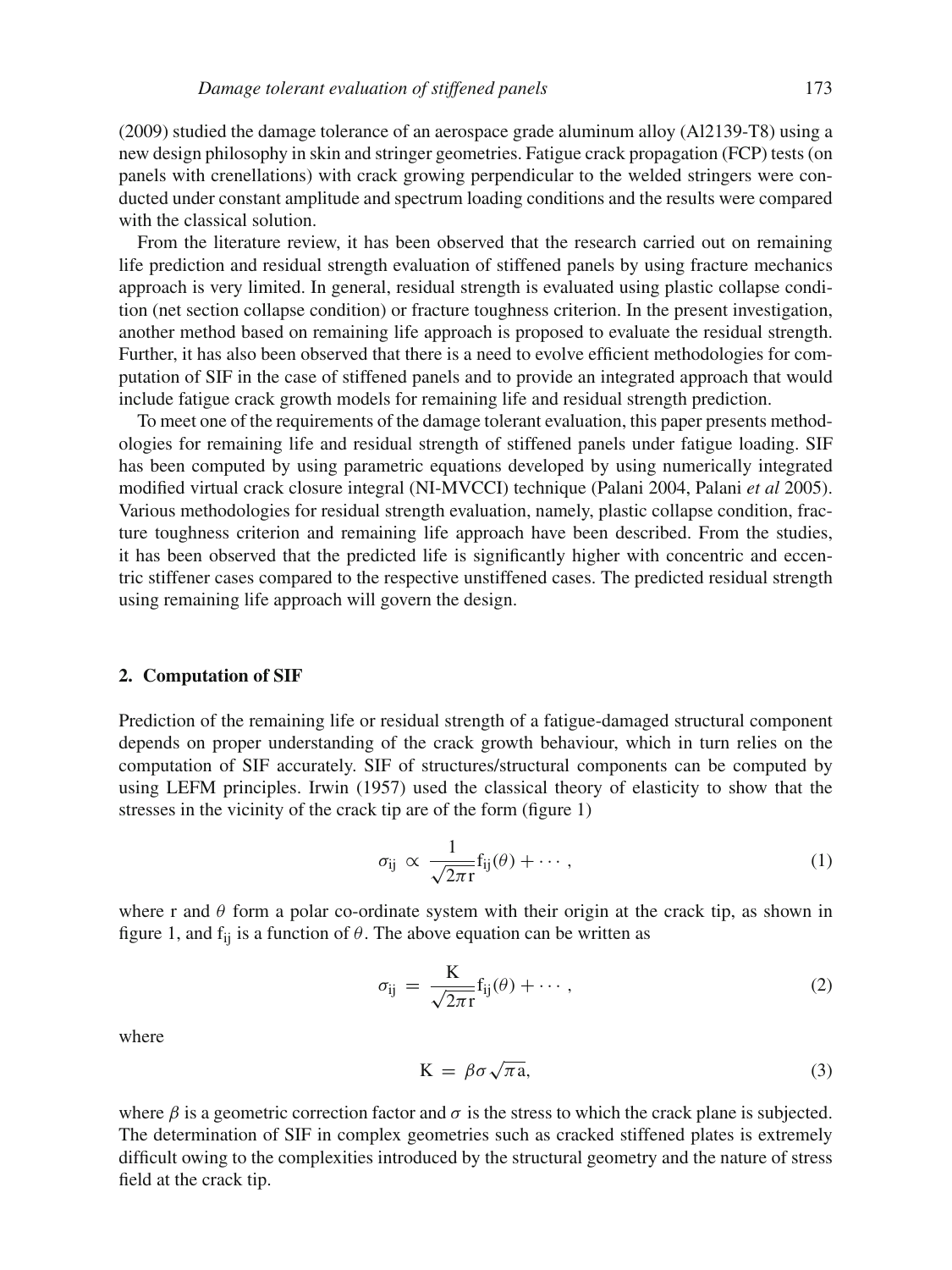

**Figure 1.** Crack tip co-ordinate system.

#### 2.1 *SIF computation for stiffened panels*

Extensive work on fracture analysis of structural components was carried out by using the FEM (Palani 2004). It was observed from the studies conducted on the fracture analysis of plates that the performance of 9-noded Lagrangian element with assumed shear strain fields is better compared to the other quadrilateral plate elements considered (Palani 2004). This element was appropriately combined with 3-noded beam element for formulating MQL9S2 stiffened plate finite element (FE) model (Palani *et al* 2005). For tensile mode I and bending mode 1 fracture of stiffened panels,  $G_I$  and  $G_I$  can be evaluated by multiplying the stress/ moment distribution ahead of crack tip with the corresponding displacement/rotation distribution behind crack tip and integrating this product over  $\Delta a$  (virtual increment of crack length). It may be noted that tensile mode I and bending mode 1 fracture are coupled for plates with eccentric stiffeners (refer figure 2) ( $G_I$  and  $G_I$  are strain energy release rates corresponding to tensile and bending mode, respectively), in view of the transformation matrices related to MQL9S2 FE model. The stress/moment distribution on the crack extension and the crack opening displacement/rotation distribution should be evaluated after duly accounting for the stiffener elements in the respective plate finite elements. Let these be represented as  $\sigma_{\text{yyp}}$ ,  $\sigma_{\text{xyp}}$ ,  $M_{\text{yyp}}$ ,  $M_{\text{xyp}}$  and  $Q_{\text{zp}}$ and  $U_{\text{xp}}, U_{\text{yp}}, U_{\text{zp}}, \theta_{\text{xp}}$  and  $\theta_{\text{yp}}$ . The subscript 'p' indicates that stress/moment and displacement components are for that of a stiffened plate panel evaluated at the plate mid-surface level. The



Figure 2. Plate with an eccentric stiffener.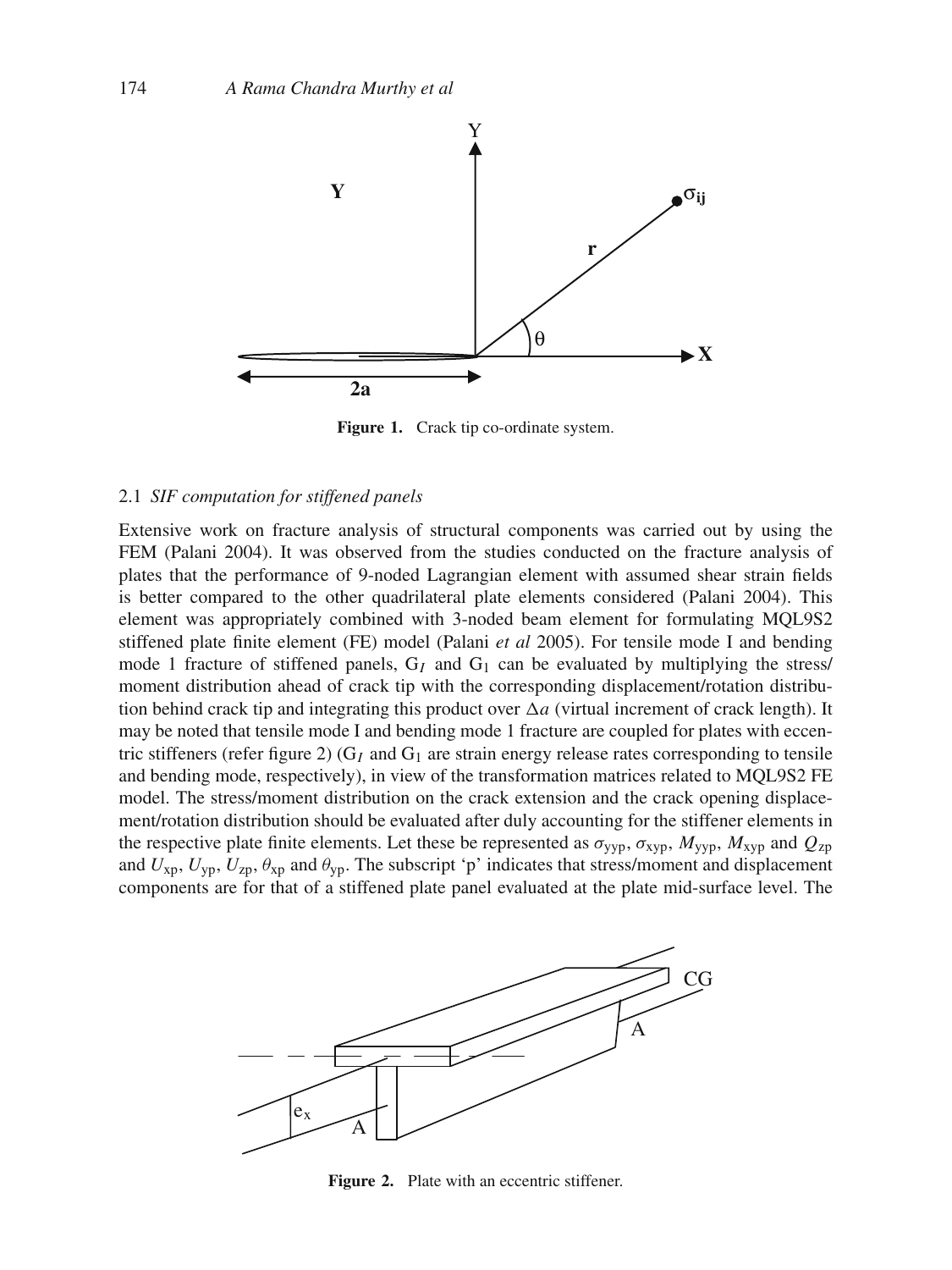components of strain energy release rate can then be evaluated based on Irwin's theory using the force and displacement components, which can be expressed as

$$
G_{I} = \mathop{\mathrm{Lt}}\limits_{\Delta a \to 0} \frac{1}{2\Delta a} \int\limits_{\Delta a} \sigma_{\text{yyp}}\left(\xi\right) U_{\text{yp}}\left(\xi'\right) \mathrm{d}x,\tag{4a}
$$

$$
G_1 = \underset{\Delta a \to 0}{\text{Lt}} \frac{1}{2\Delta a} \int_{\Delta a} M_{\text{yyp}}(\xi) \theta_{\text{yp}}(\xi') dx,
$$
 (4b)

$$
G_{II} = Lt_{\Delta a \to 0} \frac{1}{2\Delta a} \int_{\Delta a} \sigma_{xyp} (\xi) U_{xp} (\xi') dx, \qquad (4c)
$$

$$
G_2 = \text{Lt}_{\Delta a \to 0} \frac{1}{2\Delta a} \int_{\Delta a} Q_{zp}(\xi) w_p(\xi') dx,
$$
 (4d)

$$
G_3 = \text{Lt}_{\Delta a \to 0} \frac{1}{2\Delta a} \int_{\Delta a} M_{xyp}(\xi) \theta_{xp}(\xi') dx.
$$
 (4e)

The integrals given in Eq. (4) can be evaluated by using numerical integration technique. The integrals associated with the evaluation of the constants related to the stress/moment distribution and the above integrals are obtained by using Gauss numerical integration technique with an order of 3 applicable for 9-noded element with assumed transverse shear strain fields (Irwin 1957). Figure 2 shows a plate with an eccentric stiffener. If  $e_x = 0.0$ , the plate will become case with concentric stiffener. Fracture analysis of cracked stiffened plates under combined tensile, bending and shear loads was conducted by employing MQL9S2 FE model (Irwin 1957). Equations 4a to 4e were the basic equations that are employed in the parametric studies to calculate the strain energy release rate corresponding to the respective fracture mode  $K_I$  or  $K_{II}$ . Parametric studies on fracture analysis of stiffened plates subjected to tension-moment loads were conducted by employing NI-MVCCI technique and MQL9S2 FE model. Based on the parametric studies, the following equations were proposed for computation of SIF values of typical stiffened plates subjected to tensile-moment loads (Irwin 1957).

*Case a*: Tensile loading—Concentric stiffeners

For  $x_s = 2$ ,

$$
\beta_{\rm I} = -73.501 \alpha_{\rm a}^5 + 118.377 \alpha_{\rm a}^4 - 73.068 \alpha_{\rm a}^3 + 22.436 \alpha_{\rm a}^2 - 4.125 \alpha_{\rm a} + 0.581 \tag{5a}
$$

For 
$$
x_s = 25
$$
,  
\n $\beta_I = -1.586\alpha_a^3 + 2.510\alpha_a^2 - 1.827\alpha_a + 0.631$  (5b)  
\nFor  $x_s = 50$ ,  
\n $\beta_I = -0.8629\alpha_a^3 + 1.6822\alpha_a^2 - 1.5563\alpha_a + 0.6332$  (5c)  
\nFor  $x_s = 100$ ,  
\n $\beta_I = -0.4843\alpha_a^3 + 0.9982\alpha_a^2 - 1.0924\alpha_a + 0.6348$  (5d)  
\nFor  $x_s = 150$ ,  
\n $\beta_I = -0.3307\alpha_a^3 + 0.6351\alpha_a^2 - 0.6521\alpha_a + 0.6349$  (5e)  
\nFor  $x_s = 200$ ,

$$
\beta_{\rm I} = -0.1283\alpha_{\rm a}^3 + 0.2714\alpha_{\rm a}^2 - 0.3234\alpha_{\rm a} + 0.6352\tag{5f}
$$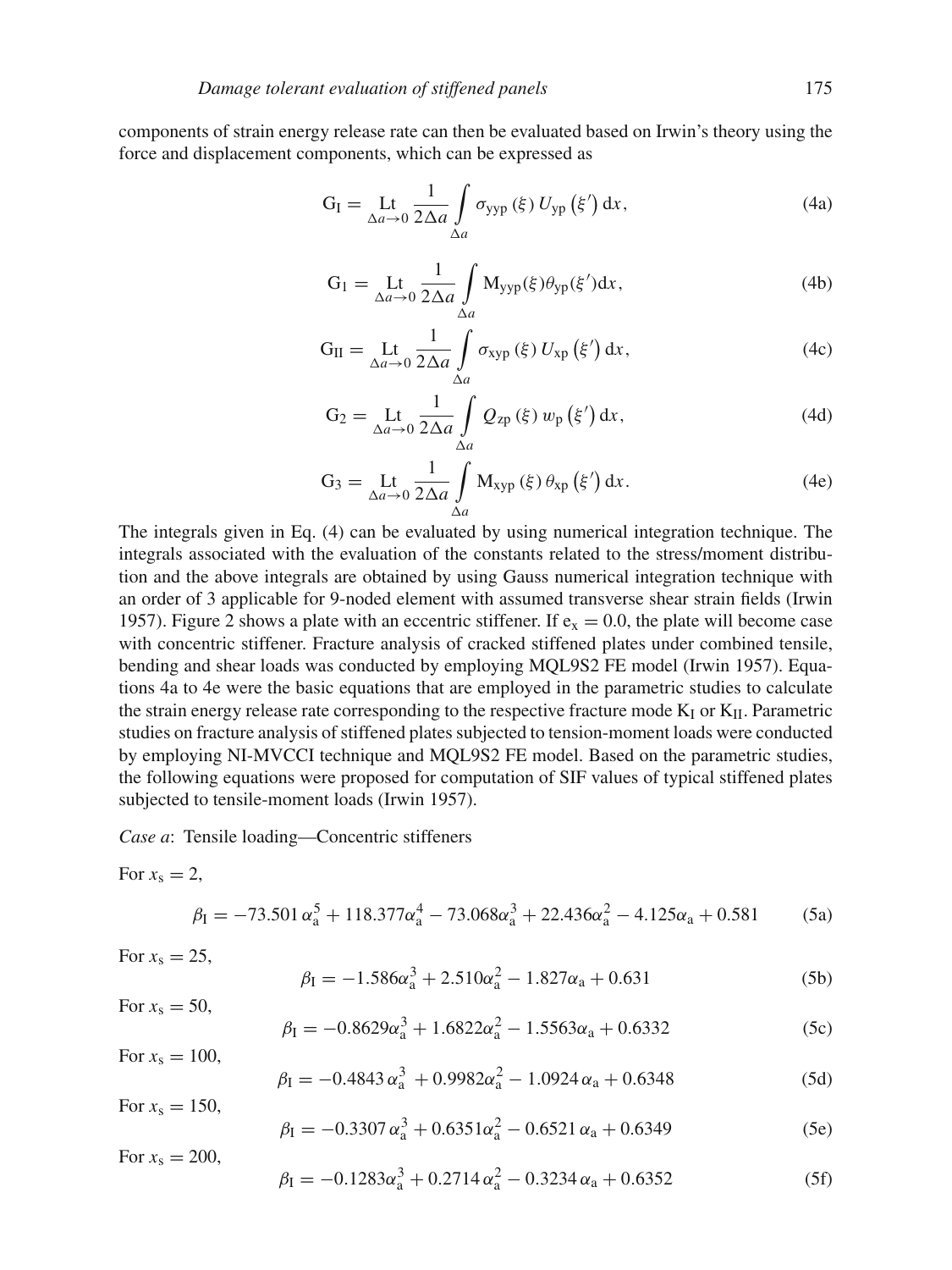*Case b*: Tensile loading—Eccentric stiffeners

For 
$$
x_s = 25
$$
,  
\n
$$
\beta_1 = 89.65\alpha_1^7 - 303.8\alpha_1^6 + 412.8\alpha_1^5 - 287.67\alpha_1^4 + 109.04\alpha_1^3 - 21.95\alpha_1^2 + 2.03\alpha_1 + 0.633
$$
 (6a)  
\nFor  $x_s = 50$   
\n
$$
\beta_1 = 82.65\alpha_1^7 - 280.4\alpha_1^6 + 382.12\alpha_1^5 - 267.48\alpha_1^4 + 101.93\alpha_1^3 - 20.61\alpha_1^2 + 1.92\alpha_1 + 0.621
$$
 (6b)  
\nFor  $x_s = 100$   
\n
$$
\beta_1 = 61.75\alpha_1^7 - 208.87\alpha_1^6 + 284\alpha_1^5 - 198.5\alpha_1^4 + 75.58\alpha_1^3 - 15.29\alpha_1^2 + 1.43\alpha_1 + 0.63
$$
 (6c)

$$
For x_s = 150
$$

$$
\beta_1 = 36.899\alpha_1^7 - 125.68\alpha_1^6 + 171.99\alpha_1^5 - 120.87\alpha_1^4 + 46.22\alpha_1^3 - 9.37\alpha_1^2 + 0.88\alpha_1 + 0.63
$$
 (6d)

$$
For x_s = 200
$$

$$
\beta_1 = 19.02\alpha_1^7 - 64.69\alpha_1^6 + 88.471\alpha_1^5 - 62.17\alpha_1^4 + 23.78\alpha_1^3 - 4.83\alpha_1^2 + 0.454\alpha_1 + 0.634
$$
 (6e)

*Case c*: Moment loading—Concentric stiffeners

For  $x_s = 2$ ,

$$
\beta_1 = 1.4699\alpha_a^4 - 3.1712\alpha_a^3 + 2.5486\alpha_a^2 - 1.0647\alpha_a + 0.25587\tag{7a}
$$

For  $x_s = 25$ ,

$$
\beta_1 = -0.4335\alpha_a^3 + 0.9064\alpha_a^2 - 0.8143\alpha_a + 0.3178\tag{7b}
$$

For  $x_s = 50$ ,

$$
\beta_1 = -0.3566\alpha_a^3 + 0.7739\alpha_a^2 - 0.7672\alpha_a + 0.3231\tag{7c}
$$

For  $x_s = 100$ ,

$$
\beta_1 = -0.3 \alpha_a^3 + 0.6667 \alpha_a^2 - 0.7285 \alpha_a + 0.3247 \tag{7d}
$$

For  $x_s = 150$ ,

$$
\beta_1 = -0.2297\alpha_a^3 + 0.5666\alpha_a^2 - 0.6819\alpha_a + 0.3245\tag{7e}
$$

For  $x_s = 200$ ,

$$
\beta_1 = -0.1233\alpha_a^3 + 0.4130\alpha_a^2 - 0.5895\alpha_a + 0.3230\tag{7f}
$$

*Case d*: Moment loading—Eccentric stiffeners

For  $x_s = 5$ ,

$$
\beta_1 = -24.9994\alpha_1^5 + 73.06\alpha_1^4 - 80.99\alpha_1^3 + 42.515\alpha_1^2 - 11.3838\alpha_1 + 1.806
$$
 (8a)

For  $x_s = 25$ ,

$$
\beta_1 = -19.2985\alpha_i^5 + 62.7769\alpha_i^4 - 76.182\alpha_i^3 + 43.109\alpha_i^2 - 12.263\alpha_i + 1.9974
$$
 (8b)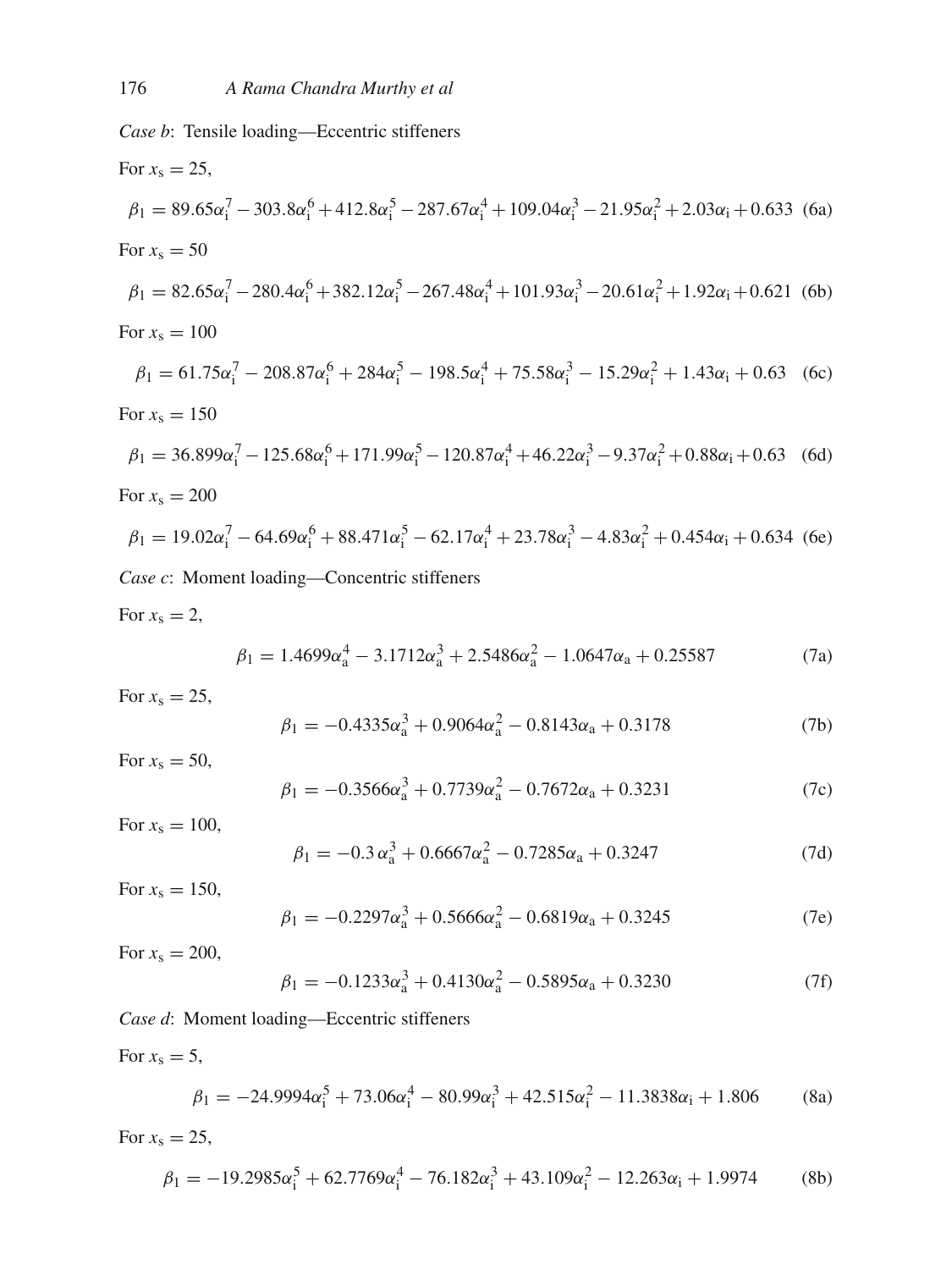For  $x_s = 50$ ,

$$
\beta_1 = -8.3121\alpha_1^5 + 39.3335\alpha_1^4 - 59.1464\alpha_1^3 + 38.3899\alpha_1^2 - 11.977\alpha_1 + 2.0276
$$
 (8c)

For  $x_s = 100$ ,

$$
\beta_1 = 22.3863\alpha_i^4 - 47.701\alpha_i^3 + 35.6974\alpha_i^2 - 12.0033\alpha_i + 2.0484\tag{8d}
$$

For  $x_s = 150$ ,

$$
\beta_1 = -11.1204\alpha_1^5 + 45.1797\alpha_1^4 - 63.1028\alpha_1^3 + 39.373\alpha_1^2 - 12.1543\alpha_1 + 2.0856
$$
 (8e)

For  $x_s = 200$ ,

$$
\beta_1 = -29.5998\alpha_1^5 + 83.1355\alpha_1^4 - 88.594\alpha_1^3 + 45.0239\alpha_1^2 - 11.9976\alpha_1 + 2.1393
$$
 (8f)

where  $\alpha_a = \frac{A_s}{A_p + A_s}$  and  $\alpha_i = \frac{I_s}{I_p + I_s}$ ,  $x_s$  = distance of stiffener from crack tip, where  $A_s$  = Area of stiffener,  $A_p$  = Area of plate,  $l_s$  = moment of inertia of stiffener and  $l_p$  = moment of inertia of plate.

#### **3. Remaining life prediction**

The proposed methodology uses LEFM concepts for remaining life prediction. In LEFM, an elastic stress field is defined at crack tip and is characterized in terms of SIF alone. The rate of crack growth,  $da/dN$ , in terms of the crack tip SIF range,  $\Delta K$  can be expressed as

$$
\frac{\mathrm{d}a}{\mathrm{d}N} = C \left(\Delta K\right)^m. \tag{9}
$$

Paris, Walker, Forman, Erdogan and Ratwani, Klesnil and Lucas, Forman-Newman-de Koning contributed with different models representing crack growth behaviour.

The number of loading cycles required to extend the crack from an initial length  $a_0$  to the final critical crack length  $a_f$  is given by

$$
N = \int_{a_0}^{a_f} \frac{\mathrm{d}a}{C \left(\Delta K\right)^m},\tag{10}
$$

where *C* and *m* are crack growth constants and  $\Delta K$  = range of SIF corresponding to the cyclic load  $\Delta \sigma$ .

# **4. Residual strength evaluation of structural components**

Damage tolerance analysis provides capability for the calculation of both residual strength diagram (fracture due to cracks) and crack growth curve. Procedure for prediction of remaining life is described above. Residual strength can be computed by using (i) plastic collapse condition or yield criterion. (ii) Fracture toughness criterion. (iii) Remaining life approach.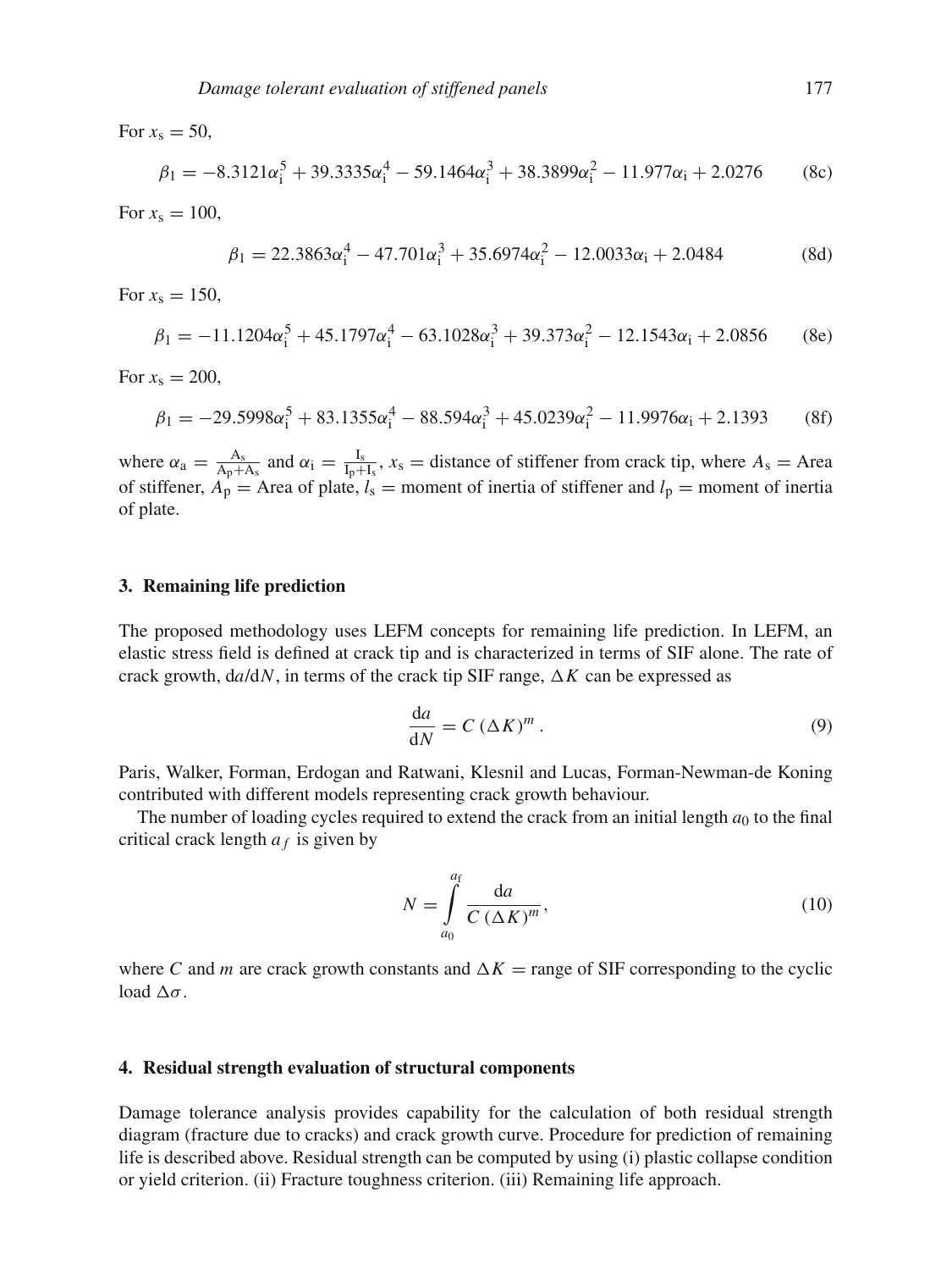The residual strength of a plate/panel is the least value obtained by using the above three criterions. In general, construction of a residual strength diagram involves three major steps:

- (a) Development of the relationship between the applied stress  $\sigma$ , the crack length parameter '*a*' and the '*K*' for the given structural configuration.
- (b) Selection of an appropriate failure criterion based on the expected material behaviour at the crack tip.
- (c) Computation of fracture strength ( $\sigma_{\rm fc}$ ) values for critical crack sizes ( $a_{\rm c}$ ) by utilizing the results of the first two steps (a and b). The residual strength diagram ( $\sigma_{\rm fc}$  vs  $a_{\rm c}$ ) for the given structural configuration is plotted where  $a = \text{half-length of the crack}, \beta = \text{geometry factor}.$

Hence, such a plate with a half crack  $a_x$  will fracture when the applied stress  $\sigma_x$  satisfies based on these values.

#### 4.1 *Plastic collapse condition*

In the plane stress condition, where the stress in the entire cross section is equal to yield strength at the time of collapse, the maximum load carrying  $(P_{\text{max}})$  capacity of the plate with an edge crack is (David Broek 1989)

$$
P_{\text{max}} = t \left( W - a \right) \sigma_{\text{y}},\tag{11}
$$

where  $a =$  crack length,  $W =$  total width,  $t = 4$  thickness, and  $\sigma<sub>v</sub> =$  yield strength.

This failure load is called the collapse load or the limit load.

The nominal stress in full width of the component is,

$$
\sigma = \frac{P_{\text{max}}}{\text{Wt}}.\tag{12}
$$

Hence, the component fails when the nominal stress is

$$
\sigma_{\text{fc}} = \frac{P_{\text{max}}}{W t} = \frac{t (W - a) \sigma_{\text{y}}}{W t}.
$$
\n(13)

If  $a = W$ , failure will occur when the nominal stress  $\sigma_{\text{fc}} = 0$ .

#### 4.2 *Fracture toughness criterion*

The nominal stress at which fracture takes place, will be denoted as  $\sigma_{\text{fc}}$ 

$$
\sigma_{\text{fc}} = \frac{\text{Fracture toughness}}{\beta \sqrt{\pi a}},\tag{14}
$$

where  $\sigma_{\text{fc}}$  is the residual strength or the remaining strength under the presence of cracks.

#### 4.3 *Remaining life approach*

Irwin proposed the following SIF *K*<sup>s</sup> to quantify the intensity of the stress field surrounding the crack tip in a finite width plate with a remote stress,  $\sigma$ :

$$
K_{\rm s} = \beta \sigma \sqrt{\pi a} \tag{15}
$$

$$
K_{\rm c} = \beta \sigma_{\rm x} \sqrt{\pi a_{\rm x}},\tag{16}
$$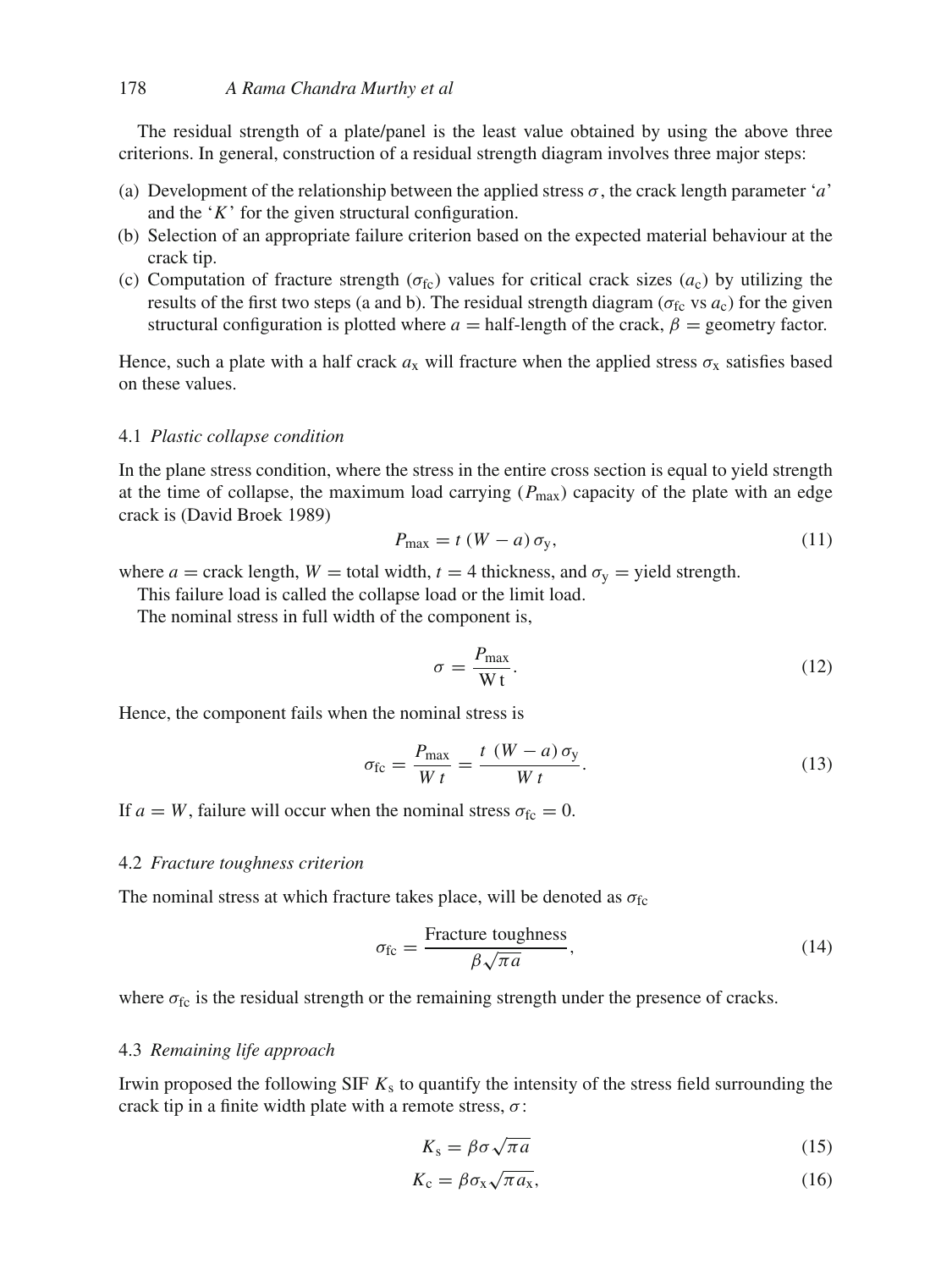where  $K_c$  = critical SIF, which is a material parameter. The rate at which the crack grows under constant amplitude cyclic loading can be derived using Eq.  $(9)$  that was proposed by Paris & Erdogan (1963).

This equation can be expressed in integral form to give the number of cycles  $N_f$  as given by Eq. (10) that are required for a crack of initial length  $2a_i$  to propagate to a crack length  $2a_x$ :

From Eq. (15)

$$
\Delta K = \beta \Delta \sigma \sqrt{\pi a} \tag{17}
$$

and from eqn. (16)

$$
a_{x} = \frac{K_{c}^{2}}{\beta^{2} \sigma_{x}^{2} \pi}.
$$
\n(18)

Substituting Eqs.(17) and (18) into Eq. (9) and integrating gives the following residual strength curve, where  $\sigma_c$  is the residual strength after  $N_c$  cycles of load:

$$
N_{\rm c} = D_1 - S_1 (1/\sigma_{\rm c}^2)^{(1 - (m/2))},\tag{19}
$$

where

$$
D_1 = \frac{(2a_i)^{1 - (m/2)}}{\left[C\beta^m (\Delta \sigma)^m \pi^{\frac{m}{2}} \left(\frac{m}{2} - 1\right)\right]}
$$
(20)

and

$$
S_1 = \frac{\left(\frac{2K_c^2}{\beta^2 \pi}\right)^{1-(m/2)}}{\left[C\beta^m (\Delta \sigma)^m \pi^{\frac{m}{2}} \left(\frac{m}{2} - 1\right)\right]},\tag{21}
$$

where for a fixed initial crack size  $a_i$ , the parameters  $D_1$  and  $S_1$  are constants.

#### **5. Numerical studies**

To demonstrate the methodologies described above, studies have been conducted for remaining life prediction and residual strength assessment. Two example problems, namely, (i) plate with a centre crack made up of 350 WT steel and (iii) stiffened plate with centre crack made up of 2024-T3 Al alloy subjected to constant amplitude loading have been presented below.

### 5.1 *Plate with centre crack—350 WT Steel*

This problem was studied by Taheri *et al* (2003). The data/information related to this problem is given below (table 1).

Remaining life has been predicted for the above problem and it can be observed that the predicted life is in good agreement with the corresponding experimental value available in the literature (Taheri *et al* 2003).

| Present study                           | 138750 cycles |
|-----------------------------------------|---------------|
| Experimental (Taheri <i>et al</i> 2003) | 156000 cycles |
| % difference                            | 11.05.        |

Figure 3 shows the plot of crack length vs residual strength predicted by using plastic collapse condition (yield condition), fracture toughness criterion and remaining life approach. It can be observed from figure 3 that the residual strength values predicted by using other two approaches.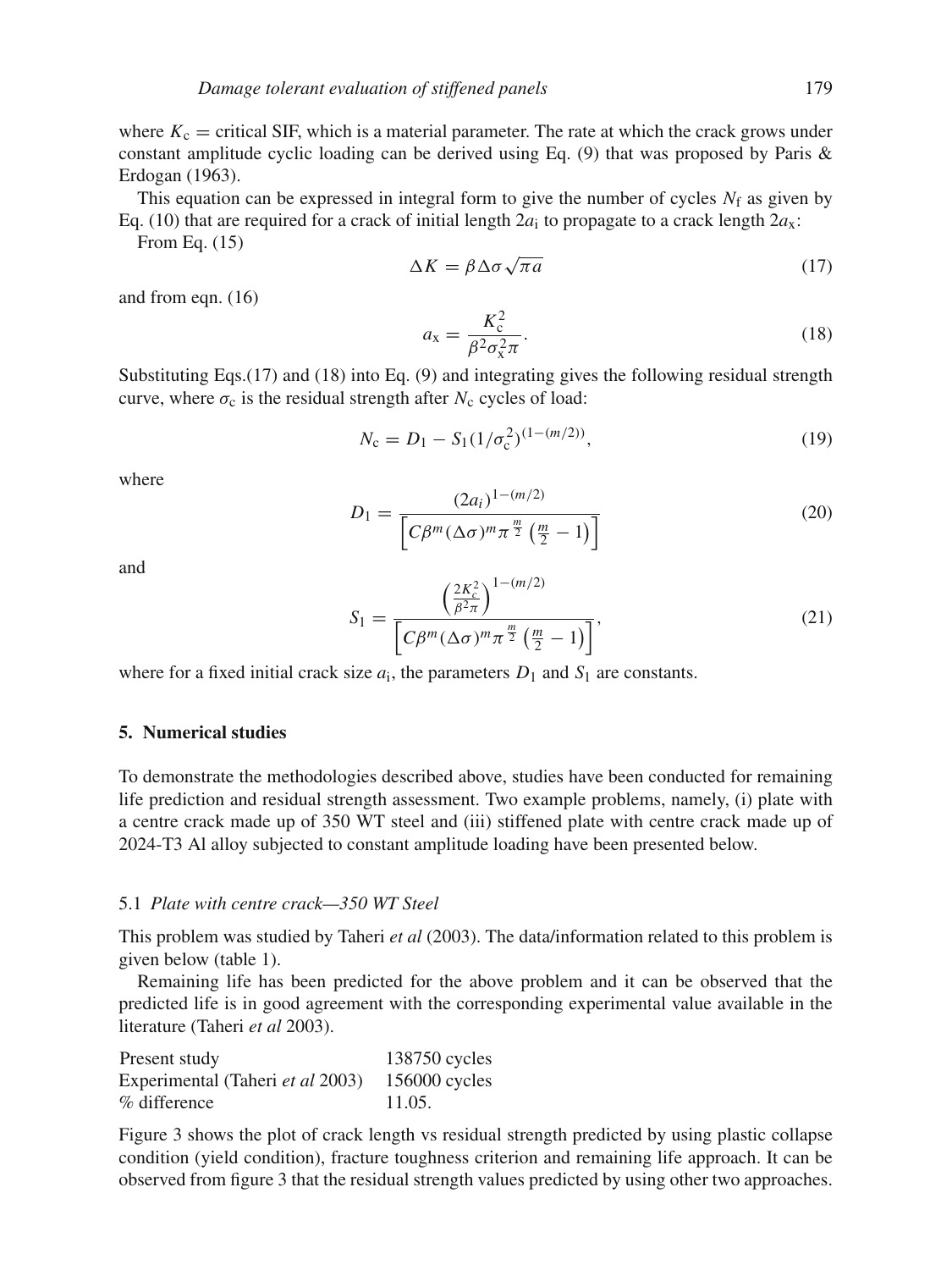| Material dimensions          | 350 WT steel $100 \times 300 \times 5$ mm |
|------------------------------|-------------------------------------------|
| Fracture toughness           | 50 MPa $\sqrt{m}$                         |
| Yield strength               | 350 MPa                                   |
| Stress ratio                 | 0.1                                       |
| Stress condition             | Plane stress                              |
| Maximum stress               | 114 MPa                                   |
| Minimum stress               | 11.4 MPa                                  |
| Crack growth Eqn.            | Paris                                     |
| C                            | $1.02e-08$                                |
| $\boldsymbol{m}$             | 2.94                                      |
| Initial crack length $(a_i)$ | 10 mm                                     |

**Table 1.** Plate with centre crack 350 WT steel.

# 5.2 *Stiffened plate with centre crack 2024-T3 Al alloy*

Another example problem, stiffened plate with a centre crack has been studied for remaining life and residual strength evaluation (figure 4). This problem was studied by Dawicke (1997). The data/information related to this problem is given below (table 2). Concentric and eccentric stiffening cases have been considered for remaining life and residual strength evaluation.

Remaining life has been predicted without stiffener and observed that it is in good agreement with the corresponding value available in the literature.

| Present study                                | $= 28733$ cycles |
|----------------------------------------------|------------------|
| Experimental (Dawicke 1997) $=$ 30719 cycles |                  |
| % difference                                 | $= 6.91.$        |

5.2a *Concentric stiffener case*: In the case of concentric stiffener, remaining life and residual strength have been predicted for the stiffener located at  $X_s = 6.35$  mm and at the edges. Table 1 shows the predicted remaining life for different stiffener sizes and positions under CAL. Table 1 also shows the comparison of predicted remaining life for different stiffener sizes with the corresponding values of unstiffened case. It was also found that there is about 20% decrease in SIF as the crack grows from initial to final length in the case of plate with stiffener compared



**Figure 3.** Crack length vs. residual strength.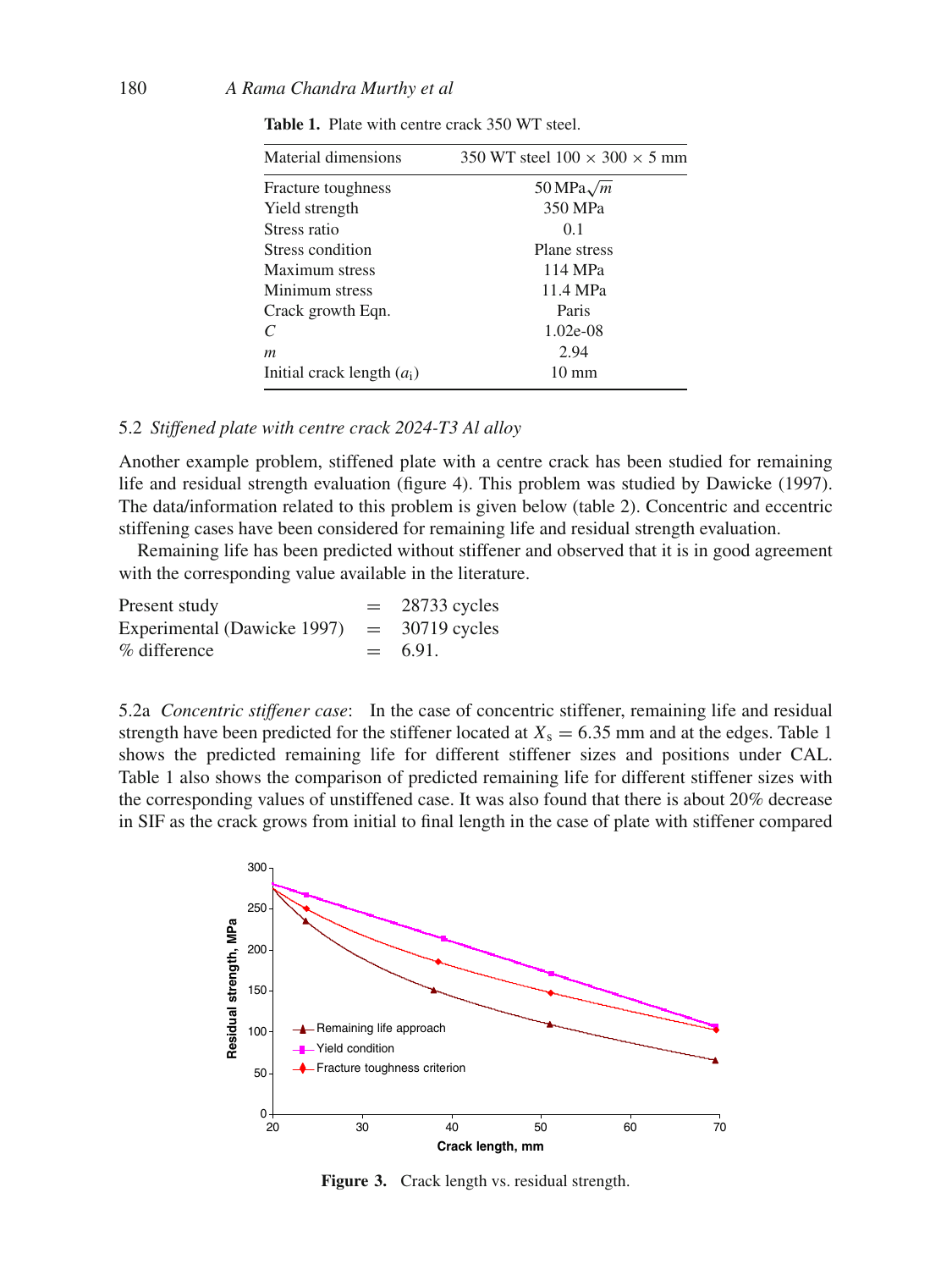

**Figure 4.** Stiffened plate with centre crack.

to unstiffened case. Figure 5 shows the variation of predicted remaining life under CAL for different stiffener sizes including the unstiffened case. From table 1 and figure 5, it can be observed that the predicted life of stiffened panel under CAL increases with increase of stiffener area and is about 1267% higher for stiffener area of 36 mm<sup>2</sup> compared to the respective unstiffened case. It can also be observed that the predicted life is significantly higher for the stiffener located at  $X_s = 6.35$  mm compared to the case of stiffener located at the edges. Figure 6a shows the predicted residual strength using remaining life approach for the stiffener

**Table 2.** Plate with centre crack 2024-T3 Al alloy.

| Material                                 | 2024-T3 Al alloy     |
|------------------------------------------|----------------------|
| Plate dimensions                         | $76.2 \times 127$ mm |
| <b>Thickness</b>                         | 2.286 mm             |
| Fracture toughness                       | 50.54 MPa $\sqrt{m}$ |
| Yield strength                           | 665.38 MPa           |
| Stress ratio                             | 0.02                 |
| Stress condition at crack tip            | Plane stress         |
| Maximum stress ( $\sigma_{\text{max}}$ ) | 68.94 MPa            |
| Crack growth equation                    | Paris                |
| C                                        | $0.829e-8$           |
| $\boldsymbol{m}$                         | 2.284                |
| Initial crack length                     | 25.4 mm              |
| Maximum stress ( $\sigma_{\text{max}}$ ) | 68.94 MPa            |
|                                          |                      |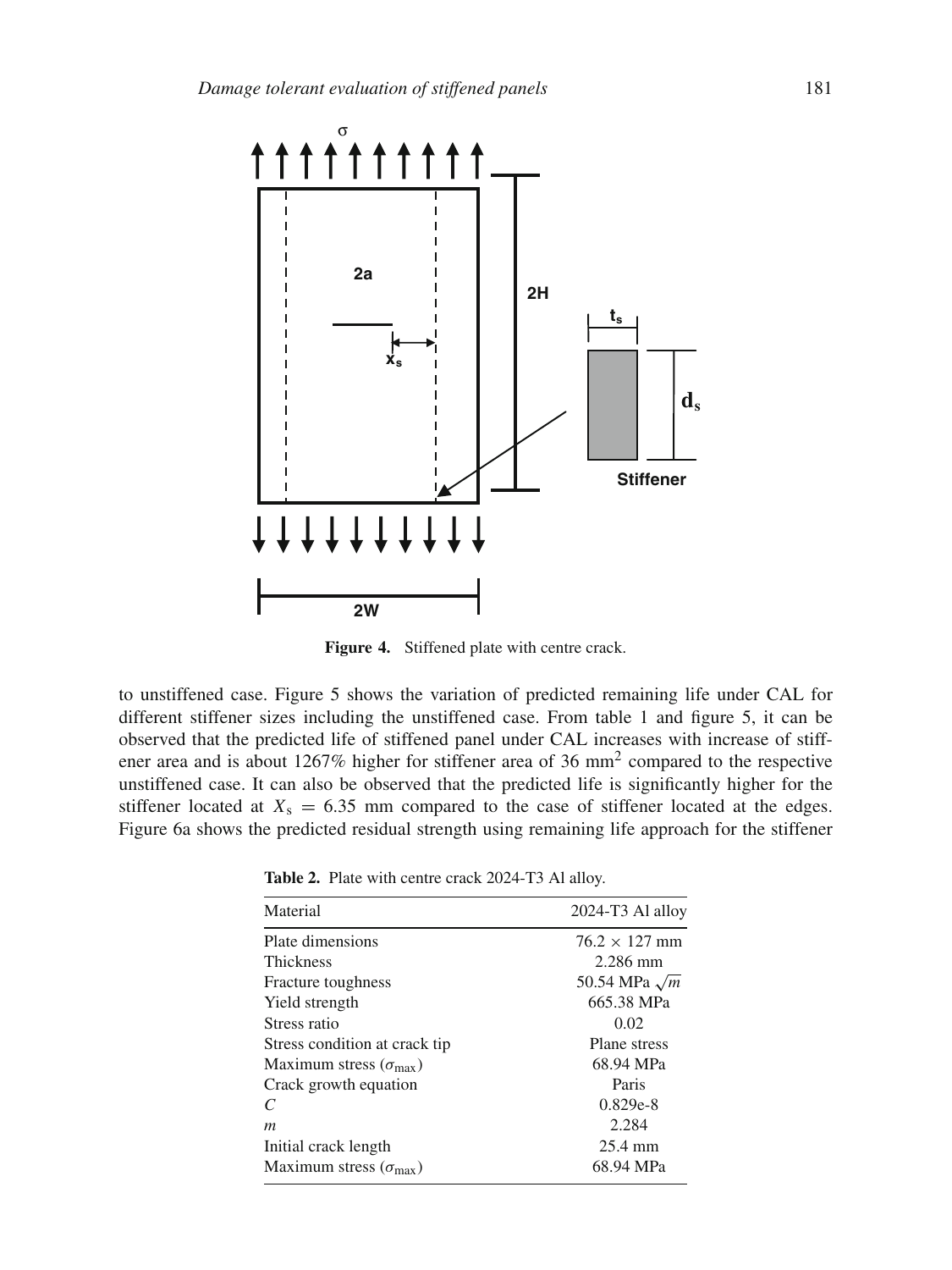

Figure 5. Remaining life for different stiffener sizes.



**Figure 6.** Half crack length vs. residual strength (**a**) Stiffener at edges (**b**) Stiffener at 6.35 mm.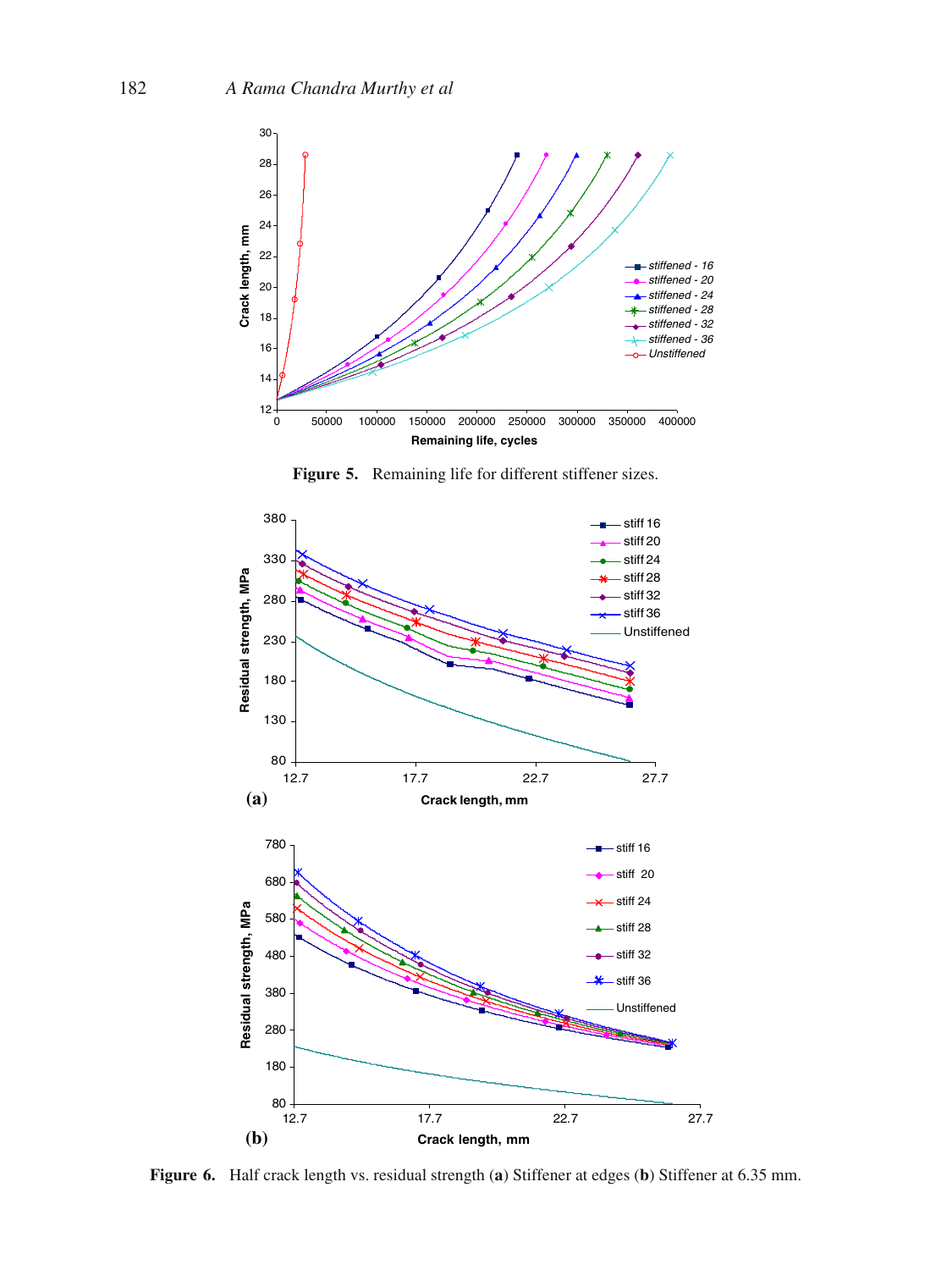areas of 16, 20, 24, 28, 32 and 36 mm<sup>2</sup> and unstiffened case. Stiffener is positioned at edges. From figure 6a, it can be observed that, the predicted residual strength increases with increase of stiffener area. The predicted residual strength is 20.71% and 45.11% higher for the stiffener areas 16 and 36 mm2, respectively compared to unstiffened case. Figure 6b shows the predicted residual strength using remaining life approach for the stiffener areas of 16, 20, 24, 28, 32 and 36 mm<sup>2</sup> and unstiffened case. Stiffener is positioned at 6.35 mm from crack tip. From figure 6b, it can be observed that the predicted residual strength increases significantly with increase of stiffener area compared to unstiffened case. The predicted residual strength is 128.57% and 201.48% higher for the stiffener cases with area of 16 and 36 mm2, respectively compared to unstiffened case. From figure 6b, it can also be observed that the difference in the predicted residual strength for the stiffener case with area of 16 and 36  $\text{mm}^2$  reduces gradually with increase in crack length. From figure 6a and b, it can be observed that the percentage increase in the predicted residual strength when the stiffener is placed at 6.35 mm is 89.36%, 95.92%, 100.41%, 104.04%, 106.81% and 108.94% for the stiffener areas of 16, 20, 24, 28, 32 and 36 mm<sup>2</sup>, respectively compared to that of the stiffener placed at the edges and for the same stiffener areas. Further, it can be observed from figure 6a and b that in the case of stiffener at edges the rate of decrease in residual strength with respect to crack length is uniform for all the stiffness sizes, whereas for the case of stiffener at 6.35 mm, the rate of decrease is gradually varying for different stiffener sizes.

5.2b *Eccentric stiffener case*: In this case, remaining life has been predicted for the stiffener position at  $X_s = 6.35$  mm. Table 2 shows the predicted remaining life for different stiffener moments of inertia (MIs). Figure 7 shows the variation of predicted remaining life for different stiffener MIs including the unstiffened case. In the case of eccentric stiffener, it has been observed that SIF reduces approximately by 10% compared to unstiffened case. From figure 7, it can be observed that the predicted life of stiffened panel increases with increase of stiffener MI and is about 379% higher for stiffener MI of 333  $\text{mm}^4$  compared to the respective unstiffened case. Figure 8 shows the predicted residual strength using remaining life approach for the stiffener MI of 0.5, 3, 10.66, 23.04, 74.09 and 149.38  $mm<sup>4</sup>$  and unstiffened case. For this case also, stiffener position is assumed to be 6.35 mm. From figure 8, it can be observed that the predicted residual strength is larger for all the stiffener MIs compared to unstiffened case (62.9 to 69.12%). Further, it can be observed that the predicted residual strength increases with the increase of



Figure 7. Remaining life for different stiffener MIs (Stiffener at 6.35 mm).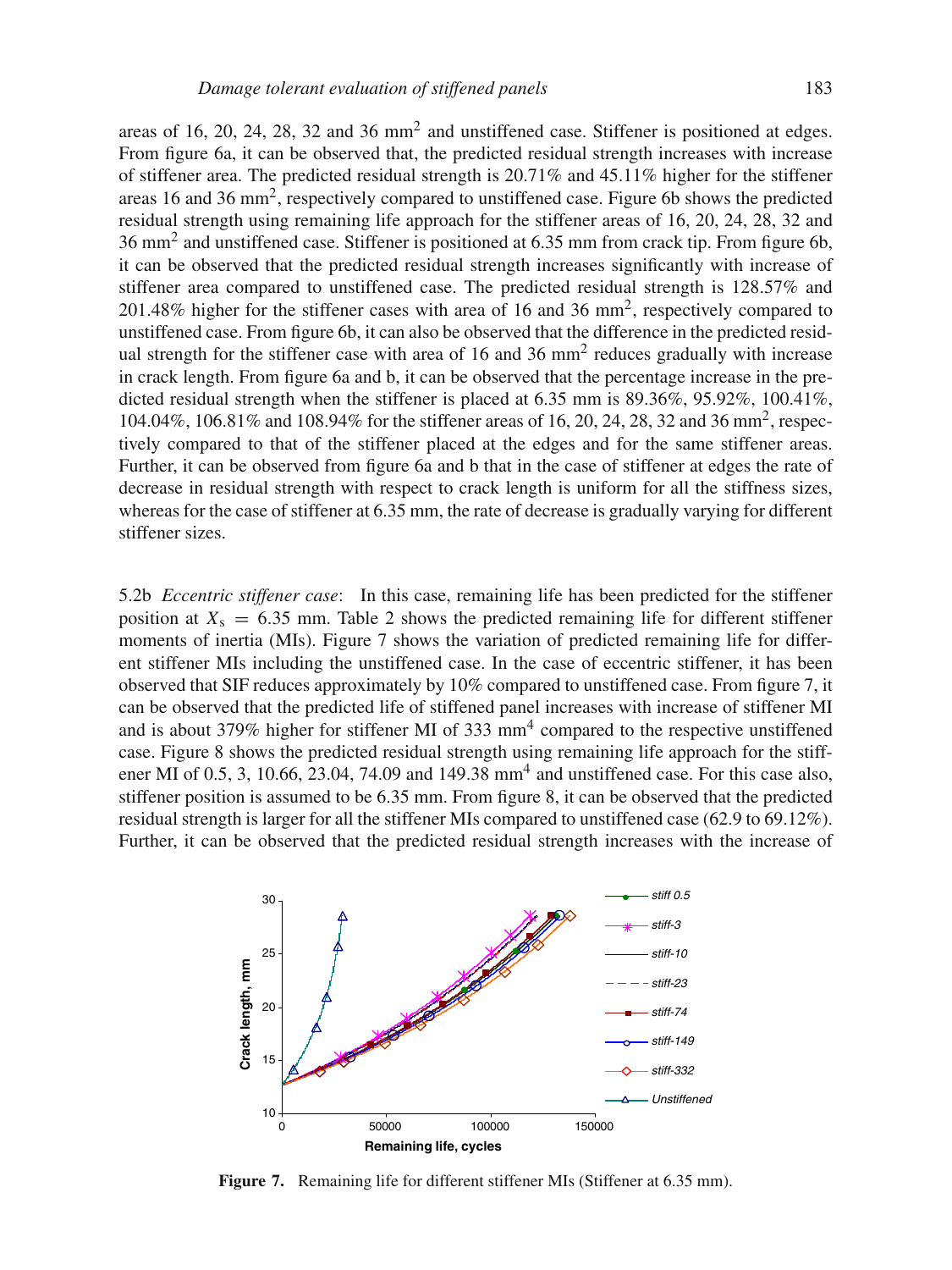

Figure 8. Residual strength for different stiffener MIs (eccentric case) (Stiffener at 6.35 mm).

| Stiffener<br>area $\text{(mm}^2)$ | Predicted remaining<br>life when stiffener<br>at $X_s = 6.35$ mm | % diff. compared to<br>unstiffened plate | Predicted remaining<br>life when stiffener<br>at edges | % diff. compared to<br>unstiffened plate |
|-----------------------------------|------------------------------------------------------------------|------------------------------------------|--------------------------------------------------------|------------------------------------------|
| Unstiffened                       | 28733                                                            |                                          | 28733                                                  |                                          |
| 16                                | $2.4029 \times 10^5$                                             | 736.28                                   | 48434                                                  | 68.56                                    |
| 20                                | $2.6928 \times 10^5$                                             | 837.18                                   | 54190                                                  | 88.59                                    |
| 24                                | $2.9913 \times 10^5$                                             | 941.07                                   | 60565                                                  | 110.79                                   |
| 28                                | $3.2976 \times 10^5$                                             | 1047.67                                  | 68087                                                  | 136.96                                   |
| 32                                | $3.6104 \times 10^5$                                             | 1156.53                                  | 75954                                                  | 164.34                                   |
| 36                                | $3.928 \times 10^5$                                              | 1267.07                                  | 83135                                                  | 189.34                                   |

**Table 3.** Remaining life (in cycles) for a plate with concentric stiffener.

**Table 4.** Remaining life (in cycles) for plate with a centre crack (eccentric stiffener).

| Stiffener MI $(mm4)$ | Remaining life       | % diff. compared to unstiffened plate |
|----------------------|----------------------|---------------------------------------|
| Unstiffened          | 28733                |                                       |
| 0.5                  | $1.3099 \times 10^5$ | 355.88                                |
| 2.99                 | $1.1845 \times 10^5$ | 312.24                                |
| 10.66                | $1.217 \times 10^5$  | 323.55                                |
| 23.04                | $1.2257 \times 10^5$ | 326.58                                |
| 74.09                | $1.2903 \times 10^5$ | 349.06                                |
| 149.38               | $1.3309 \times 10^5$ | 363.19                                |
| 332.98               | $1.3773 \times 10^5$ | 379.34                                |

stiffener size. But the increase in the predicted residual strength is marginal with the increase of MI. As observed for the case of concentric stiffness, the rate of decrease of residual strength with respect to crack length is varying gradually for different stiffener sizes (tables 3 and 4).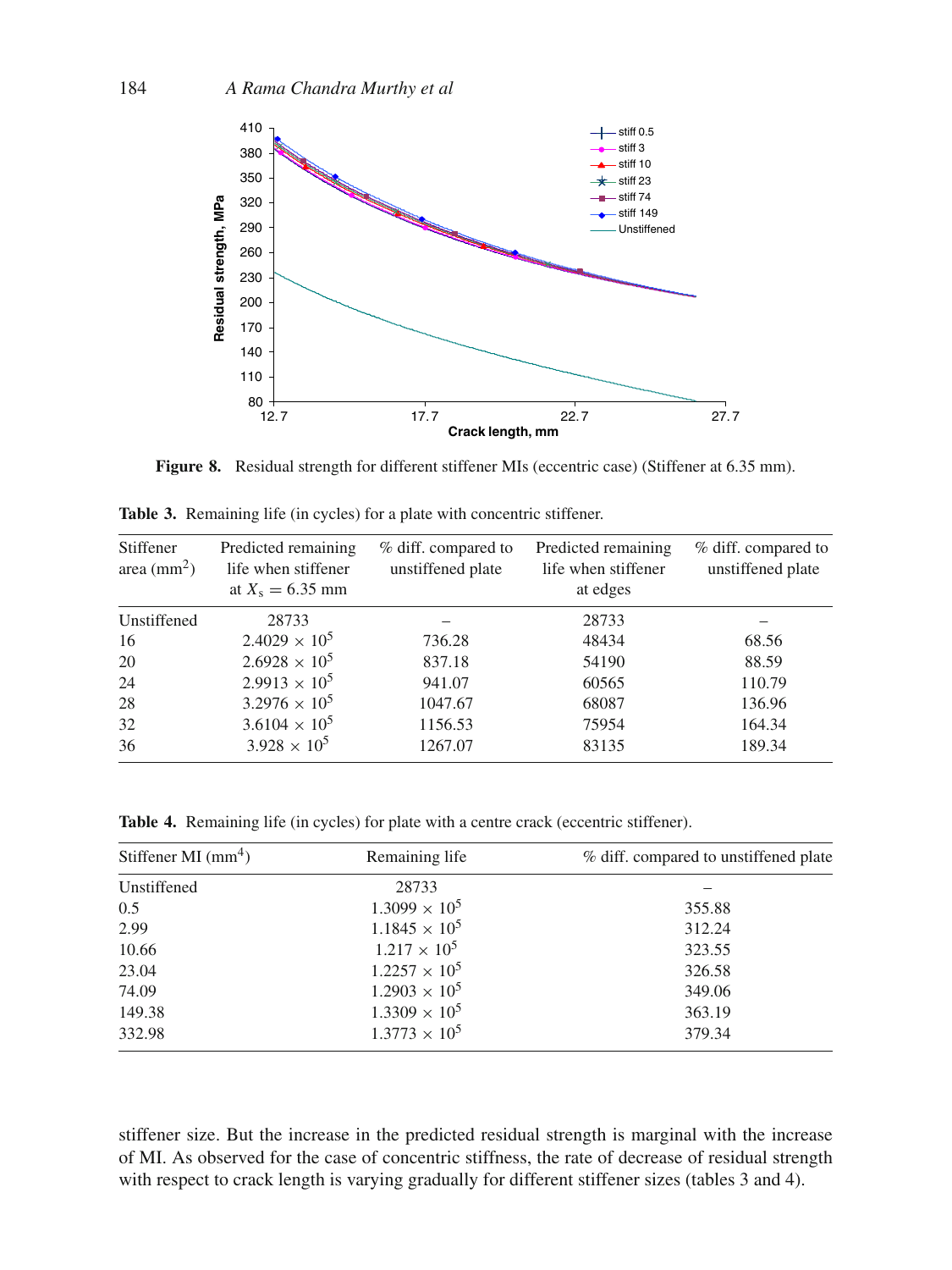# **6. Summary and Conclusion**

To meet one of the requirements of damage tolerant evaluation, fracture mechanics-based methodologies have been developed for remaining life prediction and residual strength evaluation of stiffened panels under fatigue loading. SIF computation has been carried out by using the parametric equations based on NI-MVCCI technique. Procedure for remaining life prediction is outlined. Various methods for residual strength evaluation, namely, plastic collapse condition, fracture toughness criterion and remaining life approach have been explained. Numerical studies have been conducted on plate with centre crack and a stiffened panel with centre crack subjected to tensile loading. Concentric and eccentric stiffener cases have been considered in the studies. From the studies, it has been observed that the predicted life is significantly higher with concentric and eccentric stiffener cases compared to the respective unstiffened cases. The percentage increase in life is relatively more in the case of concentric stiffener compared to that of eccentric stiffener case for the same stiffener size and moment of inertia. From the studies, it has also been observed that the predicted residual strength using remaining life approach is lesser compared to other methods, namely, plastic collapse condition and fracture toughness criterion and hence remaining life approach will govern the design. It is noted that residual strength increases with the increase of stiffener size. It is further observed that in the case of stiffener placed at edges the rate of decrease in residual strength with respect to crack length is uniform for all stiffener sizes, whereas for the case of intermediate stiffener, the rate varies gradually for different stiffener sizes.

We thank for the valuable technical suggestions and support provided by our colleagues Mr J. Rajasankar, Deputy Director and Ms. Smitha Gopinath, Scientist of SERC for useful technical discussions during the course of this investigation. This paper is being published with the permission of the Director, SERC, Chennai, India.

# **References**

- Brussat T R, Kathiresan K and Rudd J L (1986) Damage tolerance assessment of aircraft attachment lugs, *Eng. Fracture Mech.* 23: 1067–1084
- Cali C and Citarella R (2004) Residual strength assessment for a butt-joint in MSD condition, *Adv. Eng. Software* 35: 373–382
- David Broek (1989) *The practical use fracture mechanics* (Netherlands: Kluwer Academic Publishers)
- Dawicke D S C (1997) Overload and underload effects on the fatigue crack growth behaviour of the 2024- T3 Aluminum Alloy, *NASA Contractors Report* 201668
- Irwin G R (1957) Analysis of stress and strain near the end of a crack traversing a plate, *J. Appl. Mech.* 24 Murakami Y (1988) *Stress intensity factors handbook* (Oxford: Pergamon Press)
- Nathan L, Post John Bausano Scott Case W and John Lesko J (2006) Modelling the remaining strength of structural composite materials subjected to fatigue, *Int. J. Fatigue* 28: 1100–1108
- Nathan L, Post J, Cain K J, Mc Donald S W case and Lesko J J (2008) Residual strength prediction of composite materials: Random spectrum loading, *Eng. Fracture Mech.* 75: 2707–2724
- Palani G S (2004) *Numerically integrated MVCCI technique for fracture analysis of plates and stiffened panels*, PhD thesis. Indian Institute of Science, Bangalore
- Palani G S, Nagesh R Iyer and Dattaguru B (2005) Fracture analysis of cracked stiffened panels under combined tensile bending and shear loads, *AIAA J.* 43: 2039–2045
- Paris P C and Erdogan F (1963) A critical analysis of crack propagation laws, *J. Basic Eng.* 85: 528–534
- Rooke D P and Cartwright D J (1976) *Compendium of stress intensity factors*. Her Majesty's Stationary Office, London